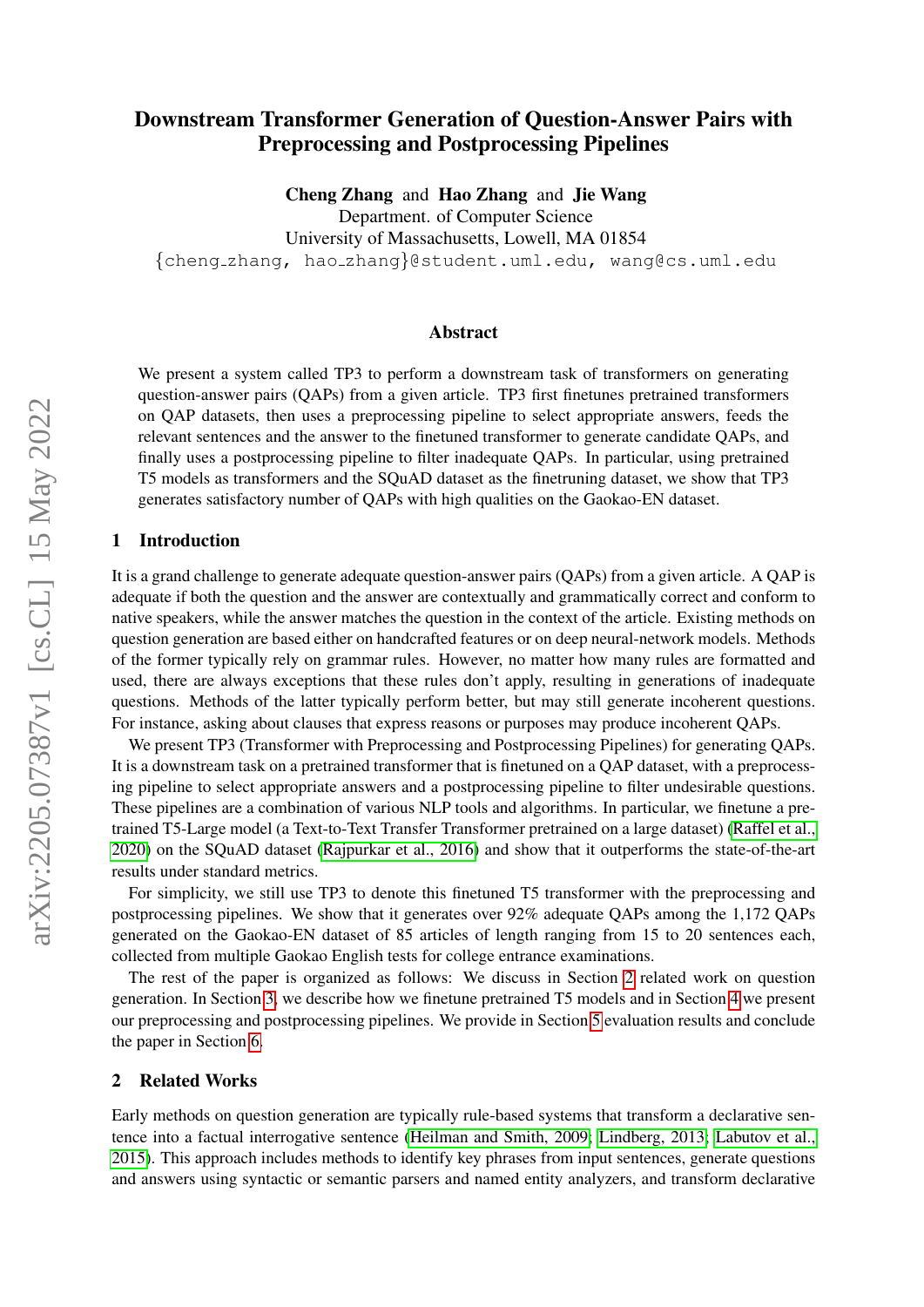sentences into interrogative sentences based on linguistic features and syntactic rules for different types of questions [\(Danon and Last, 2017;](#page-7-1) [Khullar et al., 2018;](#page-8-3) [Ali et al., 2010\)](#page-7-2).

The quality of generated QAPs are evaluated either by human judges or by the following metrics: BLEU [\(Papineni et al., 2002a\)](#page-9-2), ROUGE [\(Lin, 2004\)](#page-8-4), and METEOR [\(Banerjee and Lavie, 2005\)](#page-7-3), even though none of these metrics measure grammatical correctness of the questions being generated.

Recent advances of neural-network research provide new tools to build generative models. For example, the attention mechanism can help determine what content in a sentence should be asked [\(Luong](#page-8-5) [et al., 2015\)](#page-8-5), and the sequence-to-sequence [\(Bahdanau et al., 2014;](#page-7-4) [Cho et al., 2014\)](#page-7-5) and the long shortterm memory [\(Sak et al., 2014\)](#page-9-3) mechanisms are used to generate words to form a question (see, e.g., [\(Du et al., 2017;](#page-7-6) [Duan et al., 2017;](#page-7-7) [Harrison and Walker, 2018;](#page-8-6) [Sachan and Xing, 2018\)](#page-9-4)). These models generate questions without the corresponding correct answers. To address this issue, researchers have explored ways to encode a passage (a sentence or multiple sentences) and an answer word (or a phrase) as input, and determine what questions are to be generated for a given answer [\(Zhou et al., 2018;](#page-10-0) [Zhao](#page-10-1) [et al., 2018;](#page-10-1) [Song et al., 2018\)](#page-9-5). However, as pointed out by Kim et al. [\(Kim et al., 2019\)](#page-8-7), these methods could generate answer-revealing questions, namely, questions contain in them the corresponding answers. They then devised a new method by encoding answers separately, at the expense of learning substantially more parameters.

More recently, researchers have explored how to use pretrained transformers to generate answer-aware questions [\(Dong et al., 2019;](#page-7-8) [Zhang and Bansal, 2019;](#page-10-2) [Zhou et al., 2019;](#page-10-3) [Qi et al., 2020b;](#page-9-6) [Su et al., 2020;](#page-9-7) [Lelkes et al., 2021\)](#page-8-8). For example, Kettip et al. [\(Kriangchaivech and Wangperawong, 2019\)](#page-8-9) presented an architecture for a transformer to generate questions. Rather than fully encoding the context and answers as they appear in the dataset, they applied certain transformations such as the change of named entities both on the context and the answer. Lopez et al. [\(Lopez et al., 2020\)](#page-8-10) finetuned the pretrained GPT-2 [\(Radford et al., 2019\)](#page-9-8) transformer without using any additional complex components or features to enhance its performance. Chen [\(Chen et al., 2020\)](#page-7-9) described a fully transformer-based reinforcement learning generator evaluator architecture to generate questions.

The recent introduction of T5 [\(Raffel et al., 2020\)](#page-9-0) has escalated NLP research in a number of ways. T5 is a encoder-decoder text-to-text transformer using the teacher forcing method on a wide variety of NLP tasks, including text classification, question answering, machine translation, and abstractive summarization. Unlike other transformer models (e.g. GPT-2 [\(Radford et al., 2019\)](#page-9-8)) that take in text data after converting them to corresponding numerical embeddings, T5 handles each task by taking in data in the form of text and producing text outputs.

Taking the advantage of pretrained T5, Lidiya et al. [\(Murakhovs'ka et al., 2021a\)](#page-8-11) combined nine question-answering datasets to finetune a single T5 model and evaluated generated questions using a new semantic measure called BERTScore [\(Zhang et al., 2020\)](#page-10-4). Their method achieves so far the best results. We present a finetuned T5 model on a single SQuAD dataset to produce better results.

#### <span id="page-1-0"></span>3 Description of TP3

We describe how we train and finetune a pretrained T5 transformer for our downstream task of question generation and use a combination of various NLP tools and algorithms to build the preprocessing and postprocessing pipelines for generating QAPs.

There are a number of public QAP datasets available for fine-tuning T5, including RACE [\(Lai et al.,](#page-8-12) [2017\)](#page-8-12), CoQA [\(Reddy et al., 2019\)](#page-9-9), and SQuAD [\(Rajpurkar et al., 2016\)](#page-9-1). RACE is a large-scale dataset collected from Gaokao English examinations over the years, where Gaokao is the national college entrance examinations held once every year in mainland China. It consists of more than 28,000 passages and nearly 100,000 questions, including cloze questions. CoQA is a conversational-style questionanswer dataset. It contains a series of interconnected questions and answers in conversations. SQuAD is a reading comprehension dataset, consisting of more than 100,000 QAPs posted by crowdworkers on a set of Wikipedia articles.

Among these datasets, SQuAD is more commonly used in the question generation research. We use SQuAD to finetune pretrained T5 models. For each QAP and the corresponding context extracted from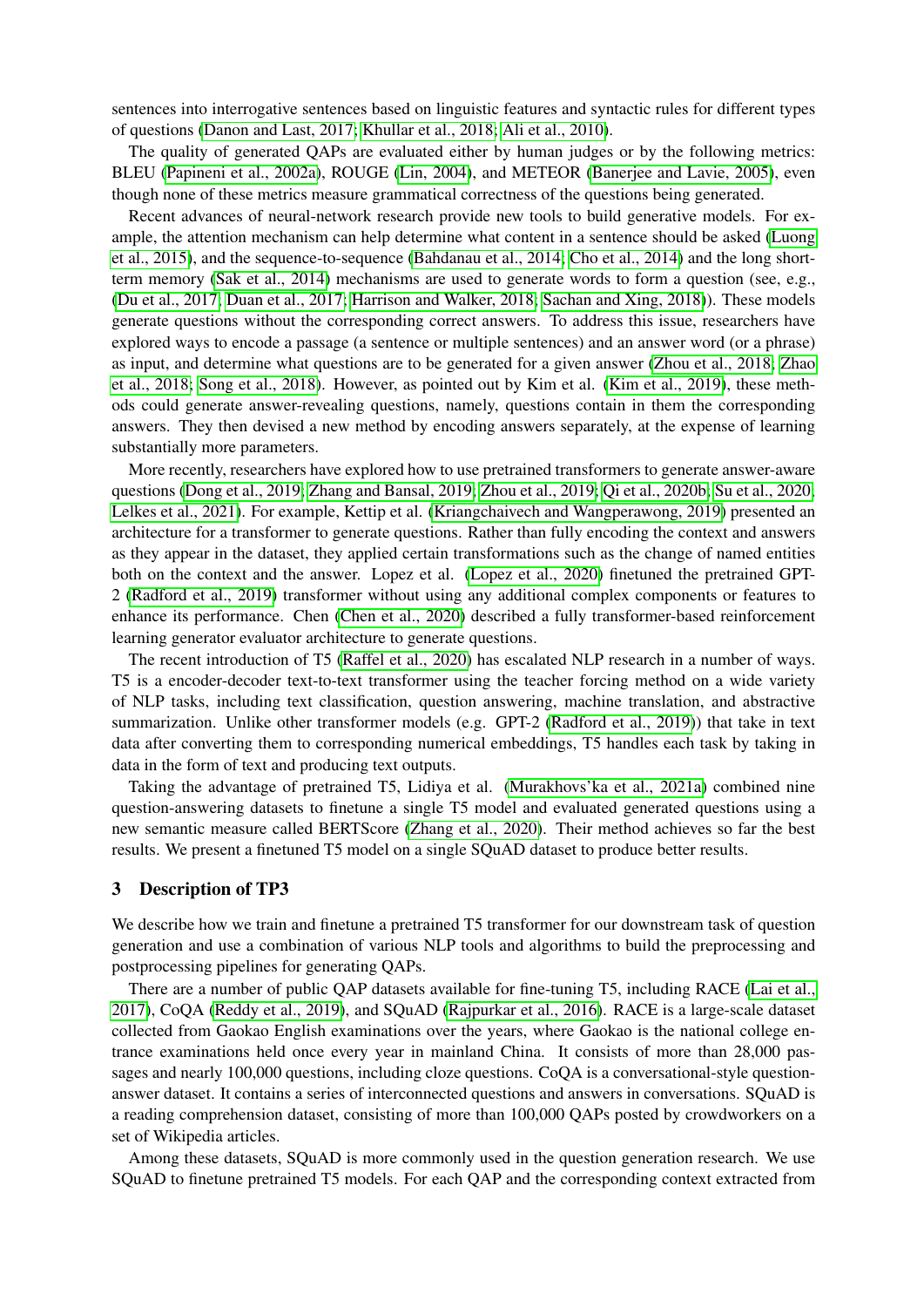the SQuAD training dataset, we concatenate the answer and the context with markings in the format of  $\langle answer \rangle answer \textit{text/context}\rangle context \textit{text}$  as input, with the question as the target, where the context is the entire article for the QAP in SQuAD. We then set the maximum input length to 512 and the target length to 128 to avoid infinite loops and repetitions of target outputs. We feed the concatenated text input and question target into a pretrained T5 model for fine-tuning and use AdamW [\(Loshchilov](#page-8-13) [and Hutter, 2019\)](#page-8-13) as an optimizer with various learning rates to obtain a better model.

To explore various learning rates, we first use automatic evaluation methods to narrow down a smaller range of the learning rates and then use human judges to determine the best learning rate. In particular, we first finetune the base model with a learning rate of  $1.905 \times 10^{-3}$  and the large model with a learning rate of  $4.365 \times 10^{-4}$ . The learning rates are calculated using the Cyclical Learning Rates (CLR) method [\(Smith, 2017\)](#page-9-10), which is used to find automatically the best global learning rate. Evaluated by human judges, we found that the best learning rate calculated by CLR is always larger than the actual best learning rate in our experiments.

We then finetune T5-Base and T5-Large with dynamic learning rates from the learning rate calculated by CLR with a reduced learning rate for each epoch. For example, we finetune T5-Base starting from a learning rate of  $1.905 \times 10^{-3}$  and multiply the previous learning rate by 0.5 for the current epoch until the learning rate of  $1.86 \times 10^{-6}$  is reached. Likewise, we finetune T5-Large in the same way starting from  $4.365 \times 10^{-4}$  until the learning rate of  $1.364 \times 10^{-5}$  is reached. However, the generated results are still below expectations.

We therefore proceed to finetune the models with various learning rates we choose. In particular, we first finetune T5-Base with a learning rate from  $10^{-3}$  to  $10^{-4}$  with a  $2.5 \times 10^{-4}$  decrement for each epoch, and from  $10^{-4}$  to  $10^{-5}$  with a  $2.5 \times 10^{-5}$  decrement for each epoch. Likewise, we finetune T5-Large with a learning rate from  $10^{-4}$  to  $10^{-5}$  with a  $2 \times 10^{-5}$  decrement for each epoch, and from  $10^{-5}$  to  $10^{-6}$  with a 2 ×  $10^{-6}$  decrement for each epoch.

Evaluated using BLEU [\(Papineni et al., 2002b\)](#page-9-11), ROUGE [\(Lin, 2004\)](#page-8-4), METEOR [\(Banerjee and Lavie,](#page-7-3) [2005\)](#page-7-3) and BERTScore [\(Zhang et al., 2020\)](#page-10-4), we find that the learning rates ranging from  $10^{-4}$  to  $10^{-5}$ for T5-Base and the learning rates ranging from  $10^{-5}$  to  $10^{-6}$  for T5-Large perform better. Moreover, as expected, the overall performance of T5-Large is better than T5-Base.

Tables [1](#page-2-1) and [2](#page-3-0) depict the measurement results for T5-Base and T5-Large, respectively, where R1, R2, RL, and RLsum stand for, respectively, Rouge-1, Rouge-2, Rouge-L, and Rouge-Lsum. The boldfaced number indicates the best in its column. It is evident that T5-Base with the learning rate of  $3 \times 10^{-5}$  and T5-Large with the learning rate of  $8 \times 10^{-6}$  produce the best results. For convenience, we refer to these two finetuned models as  $T5-Base-SQuAD<sub>1</sub>$  and  $T5-Large-SQuAD<sub>1</sub>$  to distinguish them with the existing T5-Base-SQuAD model. We sometimes also denote  $T5$ -Base-SQuAD<sub>1</sub> as  $T5$ -SQUAD<sub>1</sub> when there is no confusion of what size of the dataset is used to pretrain T5.

| <b>Learning Rate</b> | <b>BLEU</b> | $\mathbf{R}1$ | R <sub>2</sub> | RL    | <b>RLsum</b> | <b>METEOR</b> | <b>BERTScore</b> | Average |
|----------------------|-------------|---------------|----------------|-------|--------------|---------------|------------------|---------|
| $5e-5$               | 20.01       | 50.71         | 28.38          | 46.59 | 46.61        | 45.46         | 51.51            | 41.32   |
| $3e-5$               | 22.63       | 54.90         | 32.22          | 50.97 | 50.99        | 48.98         | 55.82            | 45.22   |
| $2.5e-5$             | 22.50       | 54.36         | 31.93          | 50.49 | 50.50        | 48.64         | 55.61            | 44.86   |
| $1e-5$               | 20.17       | 50.46         | 28.38          | 46.79 | 46.81        | 44.97         | 51.82            | 41.34   |
| Dynamic              | 20.57       | 51.88         | 28.99          | 47.67 | 47.68        | 47.38         | 53.34            | 42.50   |

<span id="page-2-1"></span>Table 1: Automatic Evaluation of T5-Base-SQuAD<sub>1</sub>

## <span id="page-2-0"></span>4 Processing Pipelines

The processing pipelines consist of preprocessing to select appropriate answers, question generation, and postprocessing to filter undesirable questions (see Fig. [1\)](#page-3-1).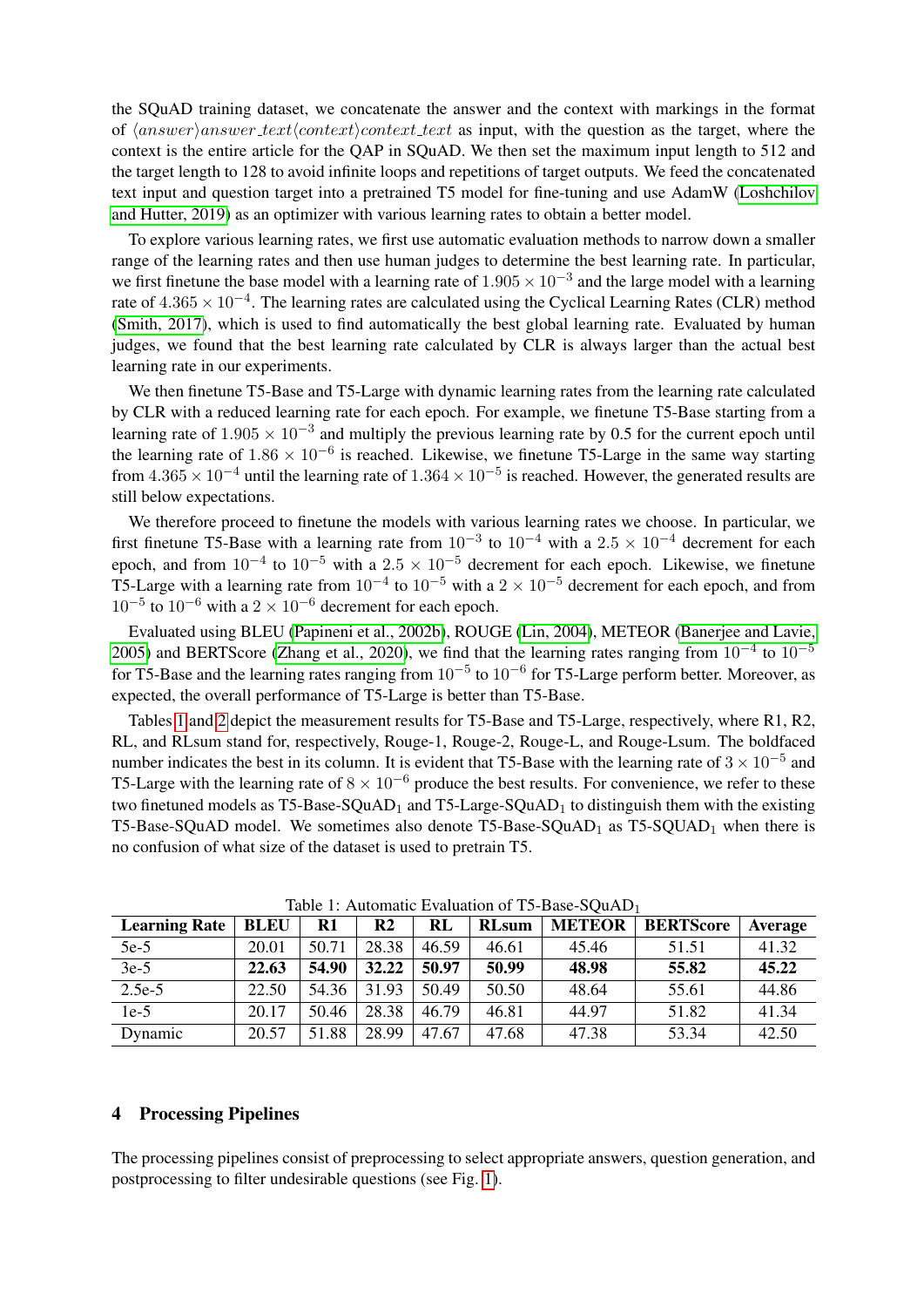| <b>Learning Rate</b> | <b>BLEU</b> | $\mathbf{R}1$ | R <sub>2</sub> | RL    | <b>RLsum</b> | <b>METEOR</b> | <b>BERTScore</b> | <b>Average</b> |
|----------------------|-------------|---------------|----------------|-------|--------------|---------------|------------------|----------------|
| $3e-5$               | 23.01       | 54.49         | 31.92          | 50.51 | 50.51        | 50.00         | 56.19            | 45.23          |
| $1e-5$               | 23.66       | 51.88         | 32.88          | 51.43 | 51.42        | 50.53         | 56.65            | 45.50          |
| 8e-6                 | 23.83       | 55.48         | 33.08          | 51.58 | 51.58        | 50.61         | 56.94            | 46.15          |
| $6e-6$               | 23.84       | 55.24         | 32.91          | 51.35 | 51.35        | 50.70         | 56.57            | 45.99          |
| Dynamic              | 20.86       | 52.00         | 29.46          | 48.03 | 48.03        | 47.68         | 53.85            | 42.84          |

<span id="page-3-0"></span>Table 2: Automatic Evaluation on T5-Large-SOuAD<sub>1</sub>



<span id="page-3-1"></span>Figure 1: TP3 Architecture

# 4.1 Preprocessing

We observe that how to choose an answer would affect the quality of a question generated for the answer. We use a combination of NLP tools and algorithms to construct a preprocessing pipeline for selecting appropriate answers as follows:

- 1. *Remove unsuitable sentences*. We first remove all interrogative and imperative sentences from the given article. We may do so by, for instance, simply removing any sentence that begins with a WH word or a verb and any sentence that ends with a question mark. We then use semantic-role labeling [\(Shi and Lin, 2019\)](#page-9-12) to analyze sentences and remove those that do not have any one of the following semantic-role tags: subject, verb, and object. For each remaining sentence, if the total number of words contained in it, excluding stop words, is less than 4, then remove this sentence. We then label the remaining sentences as *suitable* sentences.
- 2. *Remove candidate answers with inappropriate semantic-role labels*. Nouns and phrasal nouns are candidate answers. But not any noun or phrasal noun would be suitable to be an answer. We'd want a candidate answer to associate with a specific meaning. Specifically, if a noun in a suitable sentence is identified as a name entity [\(Peters et al., 2017\)](#page-9-13) or has a semantic-role label in the set of {ARG, TMP, LOC, MNR, CAU, DIR}, then keep it as a candidate answer and remove the rest, where ARG represents subject or object, TMP represents time, LOC represents location, MNR represents manner, CAU represents cause, and DIR represents direction. If a few candidate nouns occur consecutively, we treat the sequence of these nouns as a candidate answer phrase.

For example, in the sentence "The engineers at the Massachusetts Institute of Technology (MIT) have taken it a step further changing the actual composition of plants in order to get them to perform diverse, even unusual functions", the phrase "Massachusetts Institute of Technology" is recognized as a named entity, without a semantic-role label. Thus, it should not be selected as an answer. If it is selected, then the following QAP ("Where is MIT located", "Massachusetts Institute of Technology") will be generated, which is inadequate.

3. *Remove or prune answers with inadequate POS tags*. Using semantic-role labels to identify what nouns to keep does not always work. For example, the phrasal noun "This widget" in the sentence "This widget is more technologically advanced now" has a semantic-role label of ARG1 (subject), which leads to the generation of the following question: "What widget is more technologically advanced now?" It is evident that this QAP is inadequate even though it is grammatically correct. Note that "This" has a POS (part-of-speech) tag of PDT (predeterminer). For another example, while the word "now" in the sentence has a semantic-role label of TMP (time), its POS tag is RB (adverb). In general, we remove nouns with a POS tag in {RB, RP, CC, DT, IN, MD, PDT, PRP, WP, WDT, WRB or prune words with such a POS tag at either end of a phrasal noun. After this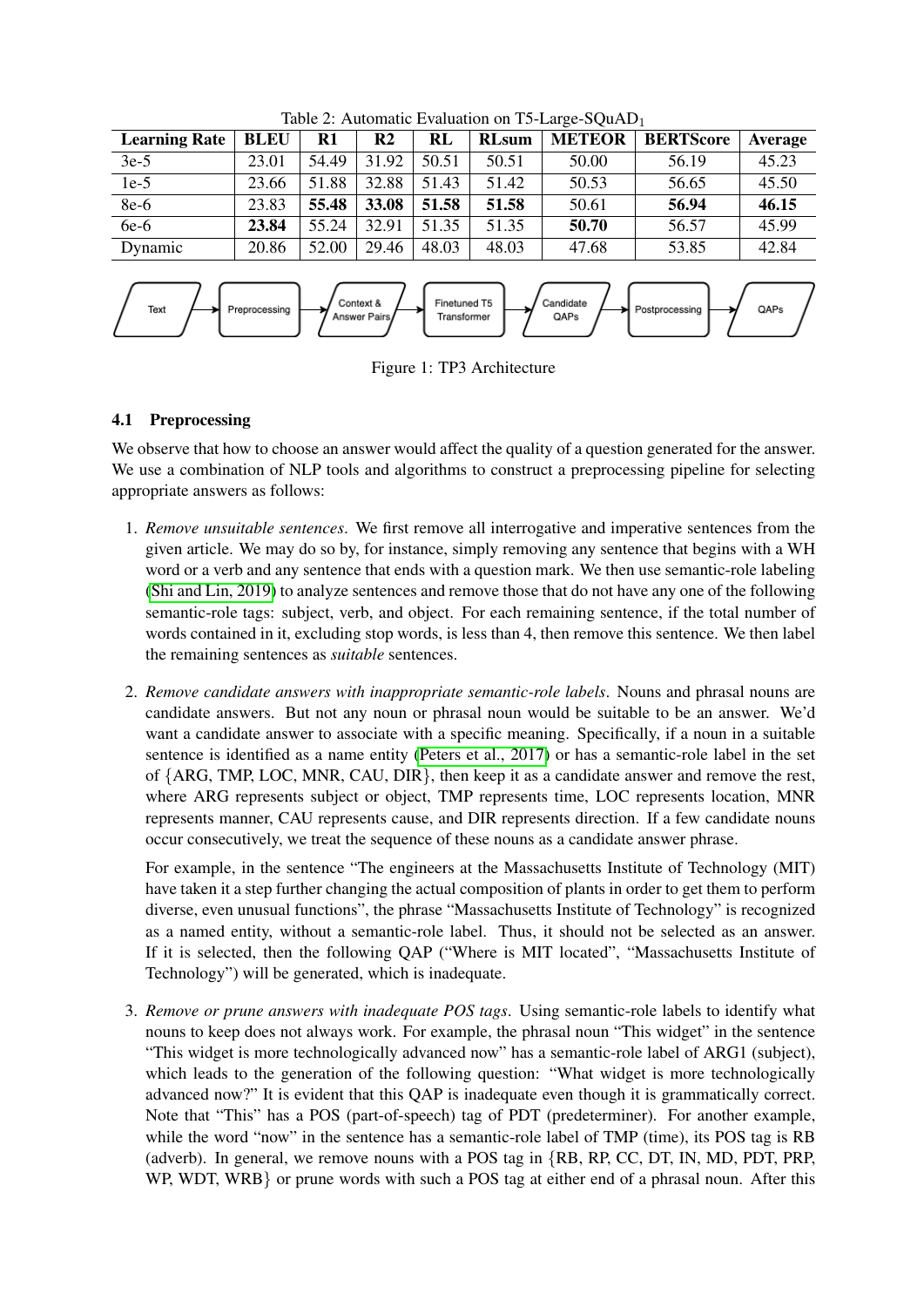treatment, the candidate answer "now" is removed and the candidate answer phrase "This widget" is pruned to "widget". For this answer and the input sentence, the following question is generated: "What is more technologically advanced now?" Evidently this question is more adequate.

- 4. *Remove common answers*. We observe that certain candidate answers, such as "anyone", "people", and "stuff", would often lead to generation of inadequate questions. Such words tend to be common words that should be removed. We do so by looking up the probabilities of 1-grams from the Google Books Ngram Dataset [\(Michel et al., 2011\)](#page-8-14). If the probability of a noun word is greater than 0.15%, we remove its candidacy. Likewise, we may also treat noun phrases by looking up the probabilities  $n$ -grams for  $n > 1$ , but doing so would incur much more processing time.
- 5. *Filtering answers appearing in clauses*. We observe that a candidate answer appearing in the latter part of a clause would often lead to a generation of an inadequate QAP. Such candidate answers would appear at lower levels in a dependency tree. We use the following procedure to identify such candidate answers: For each remaining sentence s, we first generate its dependency tree [\(Varga and](#page-9-14) [Ha, 2010\)](#page-9-14). Let  $h_s$  be the height of the tree. Suppose that a candidate answer a appears in a clause contained in s. If a is a single noun, let its height in the tree be  $h_a$ . If a is a phrasal noun, let the average height of the heights of the words contained in a be  $h_a$ . If  $h_a \geq \frac{2}{3}$  $\frac{2}{3}h_s$ , then remove a.

Take the following sentence as an example: "While I tend to buy a lot of books, these three were given to me as gifts, which might add to the meaning I attach to them." In this sentences, the following noun "gifts" and phrasal nouns "a lot of books" and "the meaning I attach to them"are labeled as object. However, T5 resolves multiple objects poorly, and if we choose "the meaning I attach to them" as an answer, T5 will generate the following question: "What did the gifts add to the books", which is inadequate. Since this phrasal noun appears in a clause and at a lower level of the dependency tree, it is removed from being selected as a candidate answer.

6. *Removing redundant answers*. If a candidate answer word or phrase is contained in another candidate answer phrase and appear in the same sentence, we extract from the dependency tree of the sentence the subtree  $T_s$  for the shorter candidate phrase and subtree  $T_l$  for the longer candidate phrase, then  $T_s$  is also a subtree of  $T_l$ . If  $T_s$  and  $T_l$  share the same root, then the shorter candidate answer is more syntactically important than the longer one, and so we remove the longer candidate answer. Otherwise, remove the shorter candidate answer.

Take the sentence "The longest track and field event at the Summer Olympics is the 50-kilometer race walk, which is about five miles longer than the marathon" as an example. The shorter phrase "Summer Olympics" is recognized as a named entity, which leads to the generation of the following inadequate QAP: ("What is the longest track and field event", "Summer Olympics). On the other hand, the longer phrase "The longest track and field event at the Summer Olympics" is labeled as subject for its semantic role, which leads to the generation of the following adequate QAP: ("What is the 50-kilometer race walk", "The longest track and field event at the Summer Olympics"). Since the root word for the longer phrase is "event" that is not contained in the shorter phrase, so the shorter phrase is removed to avoid generating the inadequate QAP.

### 4.2 Question generation

After extracting all candidate answers from the preprocessing pipeline, for each answer extracted, we use three adjacent sentences as the context, with the middle sentence containing the answer, and concatenate the answer and the context with marks into the following format as input to a fine-turned T5 model:  $\langle answer \rangle$  answer text $\langle context \rangle$  context text, to generate candidate questions. We note that the greedy search in the decoder of the T5 model does not guarantee the optimal result, we use beam search with 3 beams to select the word sequences with the top 3 probabilities from the probability distribution and acquire 3 candidate questions. We then concatenate each candidate question with the corresponding answer as a new sentence and generate an embedding vector representation for it using the pretrained RoBERTa-Large model [\(Liu et al., 2019;](#page-8-15) [Reimers and Gurevych, 2019\)](#page-9-15), and select the most semantically similar question to the context as the final target question.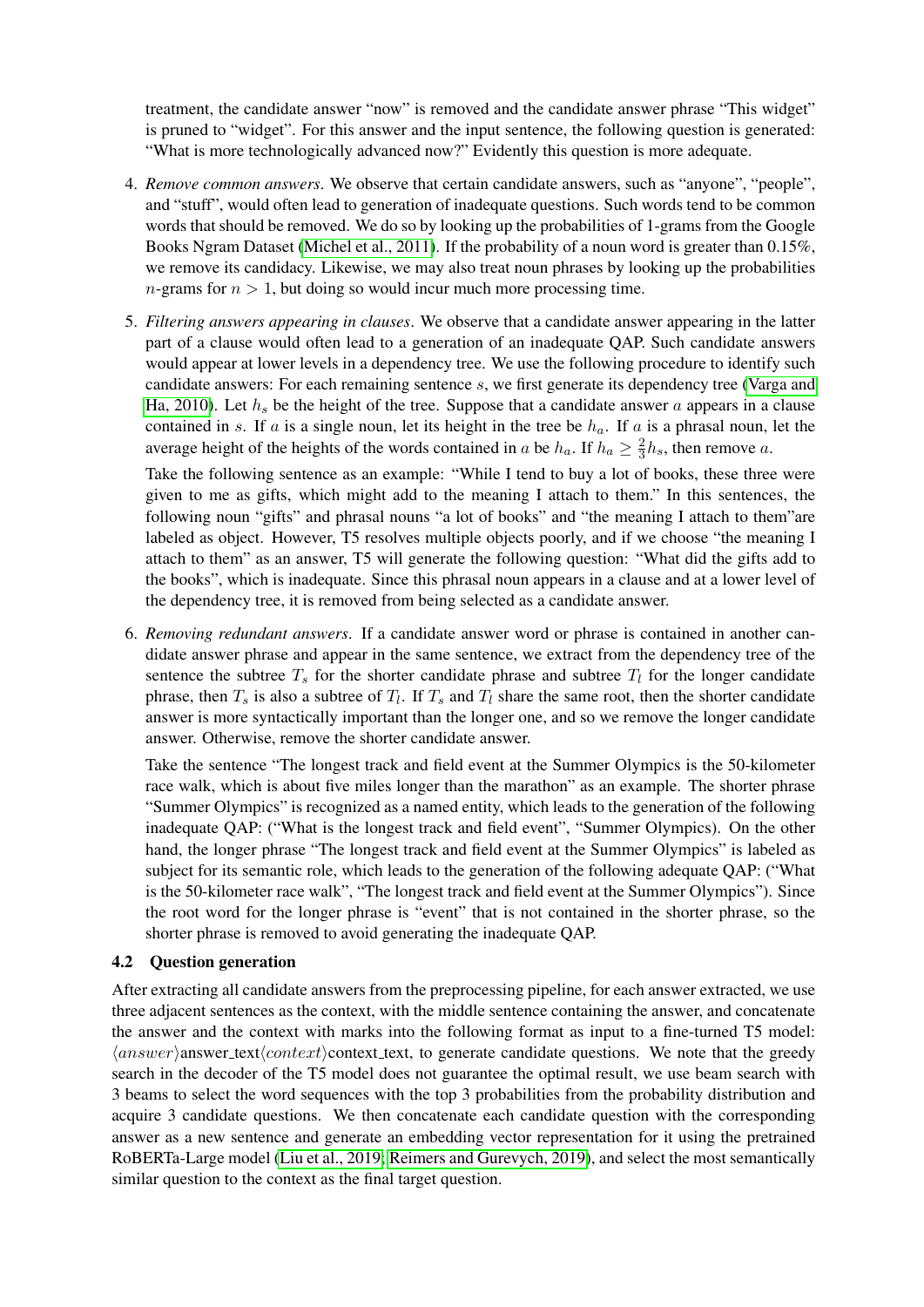## 4.3 Postprocessing

Recall that in the preprocessing pipeline, we have removed inappropriate candidate answers. However, some of the remaining answers may still lead to generating inappropriate questions. Thus, in the postprocessing pipeline, we proceed to remove inadequate questions as follows:

1. *Remove questions that contain the answers*. Remove a question if the corresponding answer or the main body of the answer is contained in the question. If the answer includes a clause, we extract the main body of the answer as follows: Parse the answer to constituency tree [\(Joshi et al., 2018\)](#page-8-16) and remove the subtree rooted with a subordinate clause label SBAR, the remaining part of the phrase is the main body of the answer.

For example, in the sentence "The first, which I take to reading every spring is Ernest Hemningway's A Moveable Feast", "The first, which I take to reading every spring" is labeled as subject. Using it as a candidate answer generates an inadequate question for the answer "What is the first book I reread?" Note that the phrase "The first" can be extracted as the main body of the answer, which is contained in the question. Thus, this QAP is removed.

- 2. *Remove short questions*. If the generated question, after removing stop words, consists of only one word, then remove the question. For example, "What is it?" and "Who is she?" will be removed because after removing stop words, the former becomes "What" and the latter becomes "Who". On the other hand, "Where is Boston?" will remain.
- 3. *Remove unsuitable questions*. Recall that we generate the question from the adjacent three sentences in the article, with the middle sentence containing the answer. However, the middle sentence may not be the only sentence containing the answer. In other words, the first or the last sentences may also contain the answer. Assuming that all three sentences contain the answer, our finetuned T5 transformer may generate a question based on the first sentence or the last sentence. If the first sentence or the last sentence is not a suitable sentence we labeled in the preprocessing pipeline, the question being generated may be in appropriate. We'd want to make sure that the question is generated for a suitable sentence. For this purpose, we first identify which sentence the question is generated for. In particular, let  $s_i$  for  $i = 1, 2, 3$  be the 3 sentences and  $(q, a)$  be the question generated for answer a. Let  $QA$  denote the union of the set of words in q and the set of words in a. Likewise, let  $S_i$  be the set of words in  $s_i$ . If  $QA \cap S_i$  is the largest among the other two intersections, then q is likely generated from  $s_i$  for a. If  $s_i$  is not suitable, then remove q.

Note that we may also consider word sequences in addition to word sets. For example, we may consider longest common subsequences or longest common substrings when comparing two word sequences. But in our experiments, they don't seem to add extra benefits.

# <span id="page-5-0"></span>5 Evaluations

To evaluate the quality of QAPs generated by TP3-Base and TP3-Large, we use the standard automatic evaluation metrics as well as human judgments.

# 5.1 Automatic evaluations

We first compare  $T5-SQuAD<sub>1</sub>$  with the exiting QG models with the standard automatic evaluation metrics as before: BLEU, ROUGE-1 (R1), ROUGE-2 (R2), ROUGE-L (RL), ROUGE-LSum (RLsum), METEOR (MTR), and BERTScore (BScore). Since most existing QG models are based on pretrained transformers with the base dataset, we will compare  $T5$ -Base-SQuAD<sub>1</sub> with the existing QG models.

Table [3](#page-6-0) shows automatic evaluation comparison results with ProphetNet [\(Qi et al., 2020a\)](#page-9-16), BART [\(Lewis et al., 2020\)](#page-8-17), T5 [\(Raffel et al., 2020\)](#page-9-0) and MixQG [\(Murakhovs'ka et al., 2021b\)](#page-9-17). BART-SQuAD, T5-SQuAD, and MixQG-SQuAD are corresponding models finetuned on the SQuAD dataset. BART-hl and T5-hl are augmented models using the "highlight" encoding scheme introduced by Chan and Fan [\(Chan and Fan, 2019\)](#page-7-10).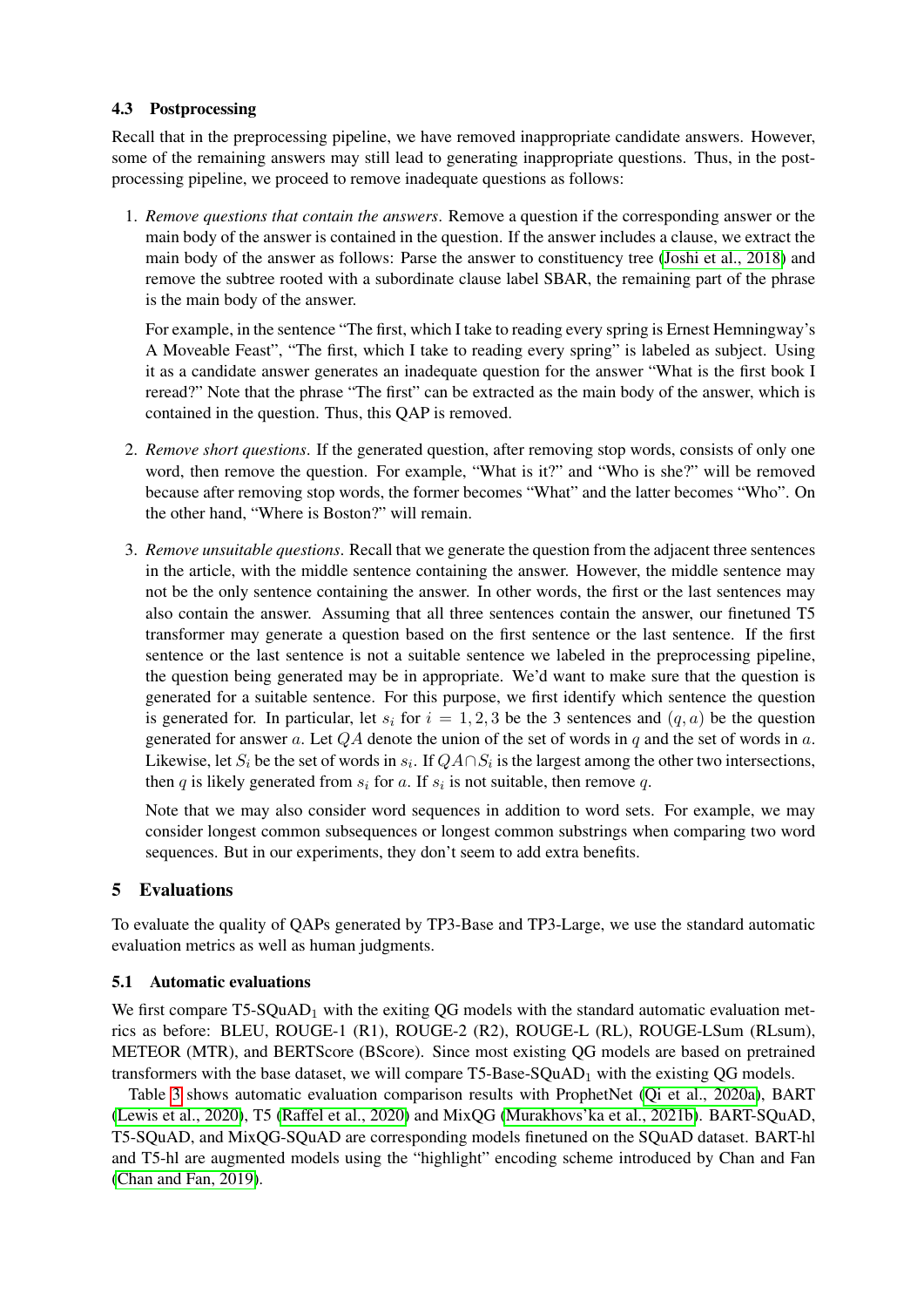| <b>Model</b>       | <b>Size</b> | <b>BLEU</b> | R1    | R <sub>2</sub> | <b>RL</b> | <b>RLsum</b> | <b>MTR</b> | <b>BScore</b> | Average |
|--------------------|-------------|-------------|-------|----------------|-----------|--------------|------------|---------------|---------|
| ProphetNet         | Large       | 22.88       | 51.37 | 29.48          | 47.11     | 47.09        | 41.46      | 49.31         | 41.24   |
| <b>BART-hl</b>     | Base        | 21.13       | 51.88 | 29.43          | 48.00     | 48.01        | 40.23      | 54.33         | 41.86   |
| BART-SQuAD         | Base        | 22.09       | 52.75 | 30.56          | 48.79     | 48.78        | 41.39      | 54.86         | 42.75   |
| $T5-hl$            | Base        | 23.19       | 53.52 | 31.22          | 49.40     | 49.40        | 42.68      | 55.48         | 43.56   |
| T5-SQuAD           | Base        | 23.74       | 54.12 | 31.84          | 49.82     | 49.81        | 43.63      | 55.68         | 44.09   |
| MixOG <sub>1</sub> | Base        | 23.53       | 54.39 | 32.06          | 50.05     | 50.02        | 43.83      | 55.66         | 44.22   |
| $MixQG_2$          | Base        | 23.74       | 54.28 | 32.23          | 50.35     | 50.34        | 43.91      | 55.71         | 44.37   |
| MixQG-SQuAD        | Base        | 23.46       | 54.48 | 32.18          | 50.14     | 50.10        | 44.15      | 55.82         | 44.33   |
| $T5-SQuAD1$        | Base        | 22.62       | 54.87 | 32.20          | 50.99     | 50.98        | 48.98      | 55.82         | 45.21   |

<span id="page-6-0"></span>Table 3: Automatic evaluation results

The results of  $MixOG_1$  were presented in the original paper [\(Murakhovs'ka et al., 2021b\)](#page-9-17), and the results of  $MixQG_2$  were computed by us using the pretrained model posted on HuggingFace (https://huggingface.co/Salesforce/mixqg-base). The results show that, except BLEU, T5-SQuAD<sub>1</sub> outperforms all other models on the ROUGE and METEOR metrics, produces the same BERTScore score as that of MixQG-SQuAD. Overall, T5-SQuAD<sub>1</sub> performs better than all the models in comparison.

# 5.2 Manual evaluations of TP3

A number of publications (e.g., see [\(Callison-Burch et al., 2006;](#page-7-11) [Liu et al., 2016;](#page-8-18) [Nema and Khapra,](#page-9-18) [2018\)](#page-9-18)) have shown that the aforementioned automatic evaluation metrics based on n-gram similarities do not always correlate well with human judgments about the answerability of a question. Thus, we'd also need to use human experts to evaluate the qualities of QAPs generated by TP3. We do so on the Gaokao-EN dataset consisting of 85 articles, where each article contains 15 to 20 sentences. We chose Gaokao-EN because expert evaluations are provided to us from a project we work on. Table [4](#page-6-1) depicts the evaluation results. Title abbreviations are explained below, where the numbers in boldface are the best in the corresponding columns:

- 1. Total means the total number of QAPs generated by TP3.
- 2. ADQT means the total number of adequate QAPs. These QAPs can be directly used without any modification.
- 3. ACPT means the total number of QAPs where the question, while semantically correct, contains a minor English issue that can be corrected with a minor effort. For example, a question may simply be missing a word or a phrase at the end. Such QAPs may be deemed acceptable.
- 4. UA means unacceptable QAPs.
- 5. ADQT-R means the ratio of the adequate QAPs over all the QAPs being generated.
- 6. ACPT-R means the ratio of the adequate and acceptable QAPs over all the QAPs being generated.

| Table 4: Manual evaluation results for TP3-Base and TP3-Large over Gaokao-EIN |                      |              |             |             |           |               |               |  |  |
|-------------------------------------------------------------------------------|----------------------|--------------|-------------|-------------|-----------|---------------|---------------|--|--|
| TP3                                                                           | <b>Learning Rate</b> | <b>Total</b> | <b>ADOT</b> | <b>ACPT</b> | <b>UA</b> | <b>ADOT-R</b> | <b>ACPT-R</b> |  |  |
| Base                                                                          | $3e-5$               | 1290         | 1145        | 63          | 82        | 88.76         | 93.64         |  |  |
| Large                                                                         | $3e-5$               | 1287         | 1162        | 49          | 76        | 90.29         | 94.09         |  |  |
|                                                                               | $1e-5$               | 1271         | 1166        | 39          | 76        | 91.74         | 94.81         |  |  |
|                                                                               | 8e-6                 | 1270         | 1162        | 39          | 69        | 91.50         | 94.57         |  |  |
|                                                                               | $6e-6$               | 1273         | 1172        | 45          | 56        | 92.07         | 95.60         |  |  |
|                                                                               | Dynamic              | 1288         | 1116        | 51          | 121       | 86.65         | 90.61         |  |  |

<span id="page-6-1"></span>Table 4: Manual evaluation results for TP3-Base and TP3-Large over Gaokao-EN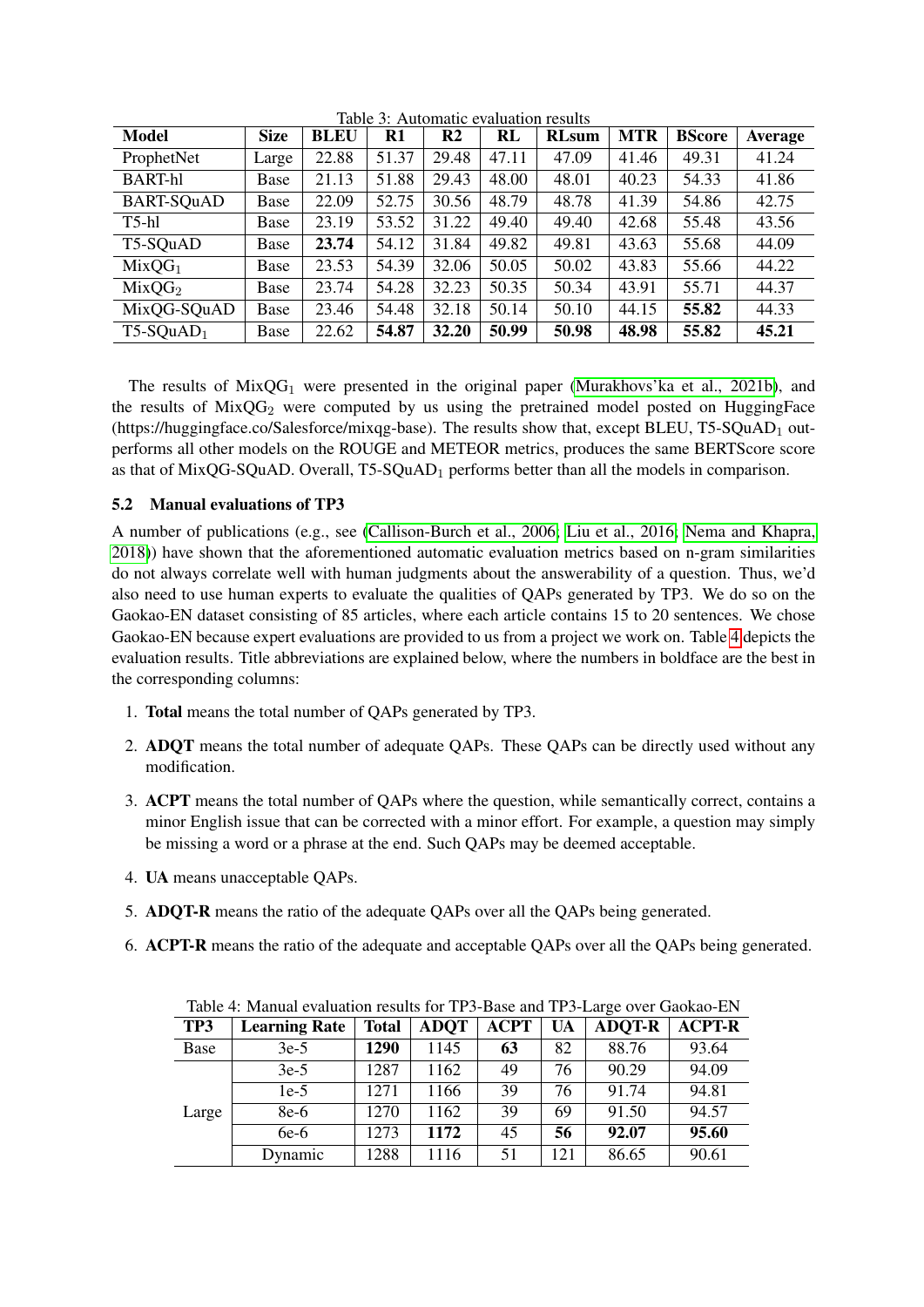#### <span id="page-7-0"></span>6 Conclusions

We presented a downstream task of transformers on generating question-answer pairs by finetuning pretrained T5 models with preprocessing and postprocess pipelines, and generate a satisfactory number of adequate QAPs for a given article with high qualities. To facilitate reproduction and further investigation, we have released the source code at https://github.com/zhangchengx/T5-Fine-Tuningfor-Question-Generation and the model at https://huggingface.co/ZhangCheng/T5-Base-finetuned-for-Question-Generation. The Gaokao-EN dataset and the human judgments of QAPs are also available at https://github.com/zhangchengx/Gaokao-EN

With an improved transformer it is possible to improve both the number and qualities of OAPs being generated. It's also possible to strengthen the preprocessing and postprocessing pipelines. For example, in addition to using a 1-gram language model to determine if a candidate answer would be appropriate, we may develop a more efficient method to use n-gram language models for checking a candidate answer being a phrasal noun. Also, when we feed a context to a transformer, in addition to feeding the model with three consecutive sentences in the article as we currently do, there are other ways to select sentences. For example, we may consider clustering similar sentences and rank them three at a time, such that the sentence in the middle contains the selected candidate answer. Another direction would be to explore how to generate QAPs for candidate answers that appear at lower levels of dependency trees. These issues deserve further investigations.

#### References

- <span id="page-7-2"></span>Ali, H., Chali, Y., and Hasan, S. A. (2010). Automation of question generation from sentences. In *Proceedings of QG2010: The Third Workshop on Question Generation*, pages 58–67.
- <span id="page-7-4"></span>Bahdanau, D., Cho, K., and Bengio, Y. (2014). Neural machine translation by jointly learning to align and translate. *arXiv preprint arXiv:1409.0473*.
- <span id="page-7-3"></span>Banerjee, S. and Lavie, A. (2005). METEOR: an automatic metric for MT evaluation with improved correlation with human judgments. In *Proceedings of the ACL Workshop on Intrinsic and Extrinsic Evaluation Measures for Machine Translation and/or Summarization*, pages 65–72, Ann Arbor, Michigan. Association for Computational Linguistics.
- <span id="page-7-11"></span>Callison-Burch, C., Osborne, M., and Koehn, P. (2006). Re-evaluating the role of Bleu in machine translation research. In *11th Conference of the European Chapter of the Association for Computational Linguistics*, pages 249–256, Trento, Italy. Association for Computational Linguistics.
- <span id="page-7-10"></span>Chan, Y.-H. and Fan, Y.-C. (2019). A recurrent BERT-based model for question generation. In *Proceedings of the 2nd Workshop on Machine Reading for Question Answering*, pages 154–162.
- <span id="page-7-9"></span>Chen, Y., Wu, L., and Zaki, M. J. (2020). Reinforcement learning based graph-to-sequence model for natural question generation. *ArXiv*, abs/1908.04942.
- <span id="page-7-5"></span>Cho, K., van Merrienboer, B., Gulcehre, C., Bahdanau, D., Bougares, F., Schwenk, H., and Bengio, Y. (2014). ¨ Learning phrase representations using RNN encoder–decoder for statistical machine translation. In *Proceedings of the 2014 Conference on Empirical Methods in Natural Language Processing (EMNLP)*, pages 1724–1734, Doha, Qatar. Association for Computational Linguistics.
- <span id="page-7-1"></span>Danon, G. and Last, M. (2017). A syntactic approach to domain-specific automatic question generation. *arXiv preprint arXiv:1712.09827*.
- <span id="page-7-8"></span>Dong, L., Yang, N., Wang, W., Wei, F., Liu, X., Wang, Y., Gao, J., Zhou, M., and Hon, H.-W. (2019). Unified language model pre-training for natural language understanding and generation. In *33rd Conference on Neural Information Processing Systems (NeurIPS 2019)*.
- <span id="page-7-6"></span>Du, X., Shao, J., and Cardie, C. (2017). Learning to ask: neural question generation for reading comprehension. In *Proceedings of the 55th Annual Meeting of the Association for Computational Linguistics (Volume 1: Long Papers)*, pages 1342–1352, Vancouver, Canada. Association for Computational Linguistics.
- <span id="page-7-7"></span>Duan, N., Tang, D., Chen, P., and Zhou, M. (2017). Question generation for question answering. In *Proceedings of the 2017 Conference on Empirical Methods in Natural Language Processing*, pages 866–874, Copenhagen, Denmark. Association for Computational Linguistics.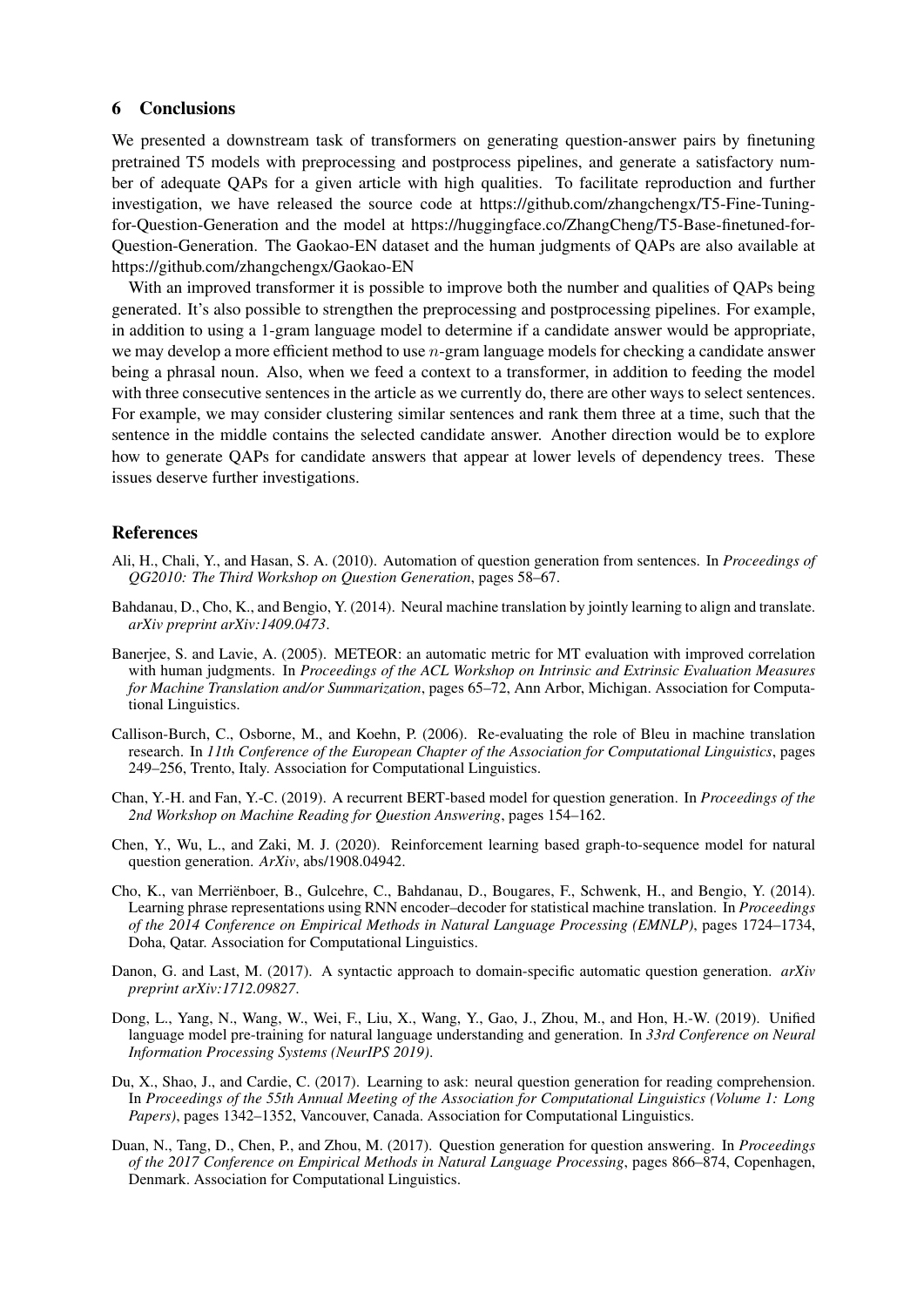- <span id="page-8-6"></span>Harrison, V. and Walker, M. (2018). Neural generation of diverse questions using answer focus, contextual and linguistic features. In *Proceedings of the 11th International Conference on Natural Language Generation*. Association for Computational Linguistics.
- <span id="page-8-0"></span>Heilman, M. and Smith, N. A. (2009). Question generation via overgenerating transformations and ranking. Technical report, CARNEGIE-MELLON UNIV PITTSBURGH PA LANGUAGE TECHNOLOGIES INST.
- <span id="page-8-16"></span>Joshi, V., Peters, M. E., and Hopkins, M. (2018). Extending a parser to distant domains using a few dozen partially annotated examples. In *ACL*.
- <span id="page-8-3"></span>Khullar, P., Rachna, K., Hase, M., and Shrivastava, M. (2018). Automatic question generation using relative pronouns and adverbs. In *Proceedings of ACL 2018, Student Research Workshop*, pages 153–158.
- <span id="page-8-7"></span>Kim, Y., Lee, H., Shin, J., and Jung, K. (2019). Improving neural question generation using answer separation. In *Association for the Advancement of Artificial Intelligence (AAAI)*, volume 33, page 6602–6609. Association for the Advancement of Artificial Intelligence (AAAI).
- <span id="page-8-9"></span>Kriangchaivech, K. and Wangperawong, A. (2019). Question generation by transformers.
- <span id="page-8-2"></span>Labutov, I., Basu, S., and Vanderwende, L. (2015). Deep questions without deep understanding. In *Proceedings of the 53rd Annual Meeting of the Association for Computational Linguistics and the 7th International Joint Conference on Natural Language Processing (Volume 1: Long Papers)*, pages 889–898, Beijing, China. Association for Computational Linguistics.
- <span id="page-8-12"></span>Lai, G., Xie, Q., Liu, H., Yang, Y., and Hovy, E. (2017). Race: Large-scale reading comprehension dataset from examinations. *arXiv preprint arXiv:1704.04683*.
- <span id="page-8-8"></span>Lelkes, A. D., Tran, V. Q., and Yu, C. (2021). Quiz-style question generation for news stories. In *Proceedings of the Web Conference 2021*, WWW '21, page 2501–2511, New York, NY, USA. Association for Computing Machinery.
- <span id="page-8-17"></span>Lewis, M., Liu, Y., Goyal, N., Ghazvininejad, M., Mohamed, A., Levy, O., Stoyanov, V., and Zettlemoyer, L. (2020). BART: Denoising sequence-to-sequence pre-training for natural language generation, translation, and comprehension. In *Proceedings of the 58th Annual Meeting of the Association for Computational Linguistics*, pages 7871–7880, Online. Association for Computational Linguistics.
- <span id="page-8-4"></span>Lin, C.-Y. (2004). ROUGE: a package for automatic evaluation of summaries. In *Text Summarization Branches Out*, pages 74–81, Barcelona, Spain. Association for Computational Linguistics.
- <span id="page-8-1"></span>Lindberg, D. L. (2013). *Automatic question generation from text for self-directed learning*. PhD thesis, Applied Sciences: School of Computing Science.
- <span id="page-8-18"></span>Liu, C.-W., Lowe, R., Serban, I., Noseworthy, M., Charlin, L., and Pineau, J. (2016). How NOT to evaluate your dialogue system: an empirical study of unsupervised evaluation metrics for dialogue response generation. In *Proceedings of the 2016 Conference on Empirical Methods in Natural Language Processing*, pages 2122–2132, Austin, Texas. Association for Computational Linguistics.
- <span id="page-8-15"></span>Liu, Y., Ott, M., Goyal, N., Du, J., Joshi, M., Chen, D., Levy, O., Lewis, M., Zettlemoyer, L., and Stoyanov, V. (2019). Roberta: A robustly optimized bert pretraining approach. *ArXiv*, abs/1907.11692.
- <span id="page-8-10"></span>Lopez, L. E., Cruz, D. K., Cruz, J. C. B., and Cheng, C. K. (2020). Transformer-based end-to-end question generation. *ArXiv*, abs/2005.01107.
- <span id="page-8-13"></span>Loshchilov, I. and Hutter, F. (2019). Decoupled weight decay regularization. In *International Conference on Learning Representations*.
- <span id="page-8-5"></span>Luong, T., Pham, H., and Manning, C. D. (2015). Effective approaches to attention-based neural machine translation. In *Proceedings of the 2015 Conference on Empirical Methods in Natural Language Processing*, pages 1412–1421, Lisbon, Portugal. Association for Computational Linguistics.
- <span id="page-8-14"></span>Michel, J.-B., Shen, Y. K., Aiden, A. P., Veres, A., Gray, M. K., null null, Pickett, J. P., Hoiberg, D., Clancy, D., Norvig, P., Orwant, J., Pinker, S., Nowak, M. A., and Aiden, E. L. (2011). Quantitative analysis of culture using millions of digitized books. *Science*, 331(6014):176–182.
- <span id="page-8-11"></span>Murakhovs'ka, L., Wu, C.-S., Niu, T., Liu, W., and Xiong, C. (2021a). Mixqg: Neural question generation with mixed answer types.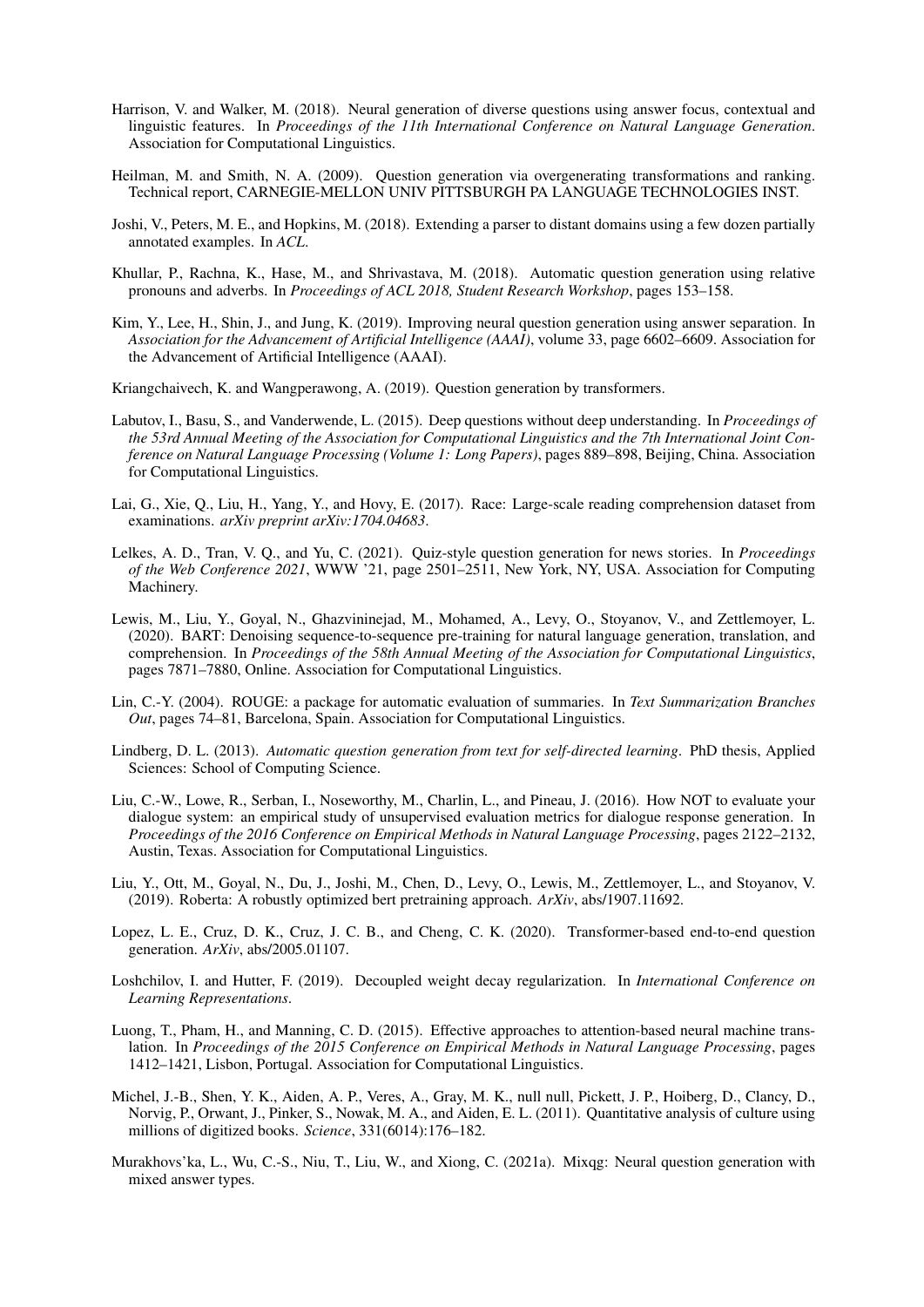- <span id="page-9-17"></span>Murakhovs'ka, L., Wu, C.-S., Niu, T., Liu, W., and Xiong, C. (2021b). Mixqg: Neural question generation with mixed answer types.
- <span id="page-9-18"></span>Nema, P. and Khapra, M. M. (2018). Towards a better metric for evaluating question generation systems. In *Proceedings of the 2018 Conference on Empirical Methods in Natural Language Processing*, pages 3950–3959, Brussels, Belgium. Association for Computational Linguistics.
- <span id="page-9-2"></span>Papineni, K., Roukos, S., Ward, T., and Zhu, W.-J. (2002a). BLEU: a method for automatic evaluation of machine translation. In *Proceedings of the 40th Annual Meeting on Association for Computational Linguistics*, ACL'02, page 311–318, USA. Association for Computational Linguistics.
- <span id="page-9-11"></span>Papineni, K., Roukos, S., Ward, T., and Zhu, W.-J. (2002b). Bleu: a method for automatic evaluation of machine translation. In *Proceedings of the 40th Annual Meeting of the Association for Computational Linguistics*, pages 311–318, Philadelphia, Pennsylvania, USA. Association for Computational Linguistics.
- <span id="page-9-13"></span>Peters, M. E., Ammar, W., Bhagavatula, C., and Power, R. (2017). Semi-supervised sequence tagging with bidirectional language models. In *ACL*.
- <span id="page-9-16"></span>Qi, W., Yan, Y., Gong, Y., Liu, D., Duan, N., Chen, J., Zhang, R., and Zhou, M. (2020a). Prophetnet: Predicting future n-gram for sequence-to-sequence pre-training. In *Proceedings of the 2020 Conference on Empirical Methods in Natural Language Processing: Findings*, pages 2401–2410.
- <span id="page-9-6"></span>Qi, W., Yan, Y., Gong, Y., Liu, D., Duan, N., Chen, J., Zhang, R., and Zhou, M. (2020b). ProphetNet: Predicting future n-gram for sequence-to-SequencePre-training. In *Findings of the Association for Computational Linguistics: EMNLP 2020*, pages 2401–2410, Online. Association for Computational Linguistics.
- <span id="page-9-8"></span>Radford, A., Wu, J., Child, R., Luan, D., Amodei, D., Sutskever, I., et al. (2019). Language models are unsupervised multitask learners. *OpenAI blog*, 1(8):9.
- <span id="page-9-0"></span>Raffel, C., Shazeer, N., Roberts, A., Lee, K., Narang, S., Matena, M., Zhou, Y., Li, W., and Liu, P. J. (2020). Exploring the limits of transfer learning with a unified text-to-text transformer.
- <span id="page-9-1"></span>Rajpurkar, P., Zhang, J., Lopyrev, K., and Liang, P. (2016). Squad: 100,000+ questions for machine comprehension of text. In *Proceedings of the 2016 Conference on Empirical Methods in Natural Language Processing*, pages 2383–2392. Association for Computational Linguistics.
- <span id="page-9-9"></span>Reddy, S., Chen, D., and Manning, C. D. (2019). Coqa: A conversational question answering challenge.
- <span id="page-9-15"></span>Reimers, N. and Gurevych, I. (2019). Sentence-bert: Sentence embeddings using siamese bert-networks. In *Proceedings of the 2019 Conference on Empirical Methods in Natural Language Processing*. Association for Computational Linguistics.
- <span id="page-9-4"></span>Sachan, M. and Xing, E. (2018). Self-training for jointly learning to ask and nnswer questions. In *Proceedings of the 2018 Conference of the North American Chapter of the Association for Computational Linguistics: Human Language Technologies, Volume 1 (Long Papers)*, pages 629–640, New Orleans, Louisiana. Association for Computational Linguistics.
- <span id="page-9-3"></span>Sak, H., Senior, A. W., and Beaufays, F. (2014). Long short-term memory recurrent neural network architectures for large scale acoustic modeling. In *Proccedings of the 15th Annual Conference of the International Speech Communication Association*.
- <span id="page-9-12"></span>Shi, P. and Lin, J. J. (2019). Simple bert models for relation extraction and semantic role labeling. *ArXiv*, abs/1904.05255.
- <span id="page-9-10"></span>Smith, L. N. (2017). Cyclical learning rates for training neural networks. In *2017 IEEE Winter Conference on Applications of Computer Vision (WACV)*, pages 464–472.
- <span id="page-9-5"></span>Song, L., Wang, Z., Hamza, W., Zhang, Y., and Gildea, D. (2018). Leveraging context information for natural question generation. In *Proceedings of the 2018 Conference of the North American Chapter of the Association for Computational Linguistics: Human Language Technologies, Volume 2 (Short Papers)*, pages 569–574, New Orleans, Louisiana. Association for Computational Linguistics.
- <span id="page-9-7"></span>Su, D., Xu, Y., Dai, W., Ji, Z., Yu, T., and Fung, P. (2020). Multi-hop question generation with graph convolutional network. In *Findings of the Association for Computational Linguistics: EMNLP 2020*, pages 4636–4647, Online. Association for Computational Linguistics.
- <span id="page-9-14"></span>Varga, A. and Ha, L. A. (2010). Wlv: a question generation system for the QGSTEC 2010 task b. *Boyer & Piwek (2010)*, pages 80–83.